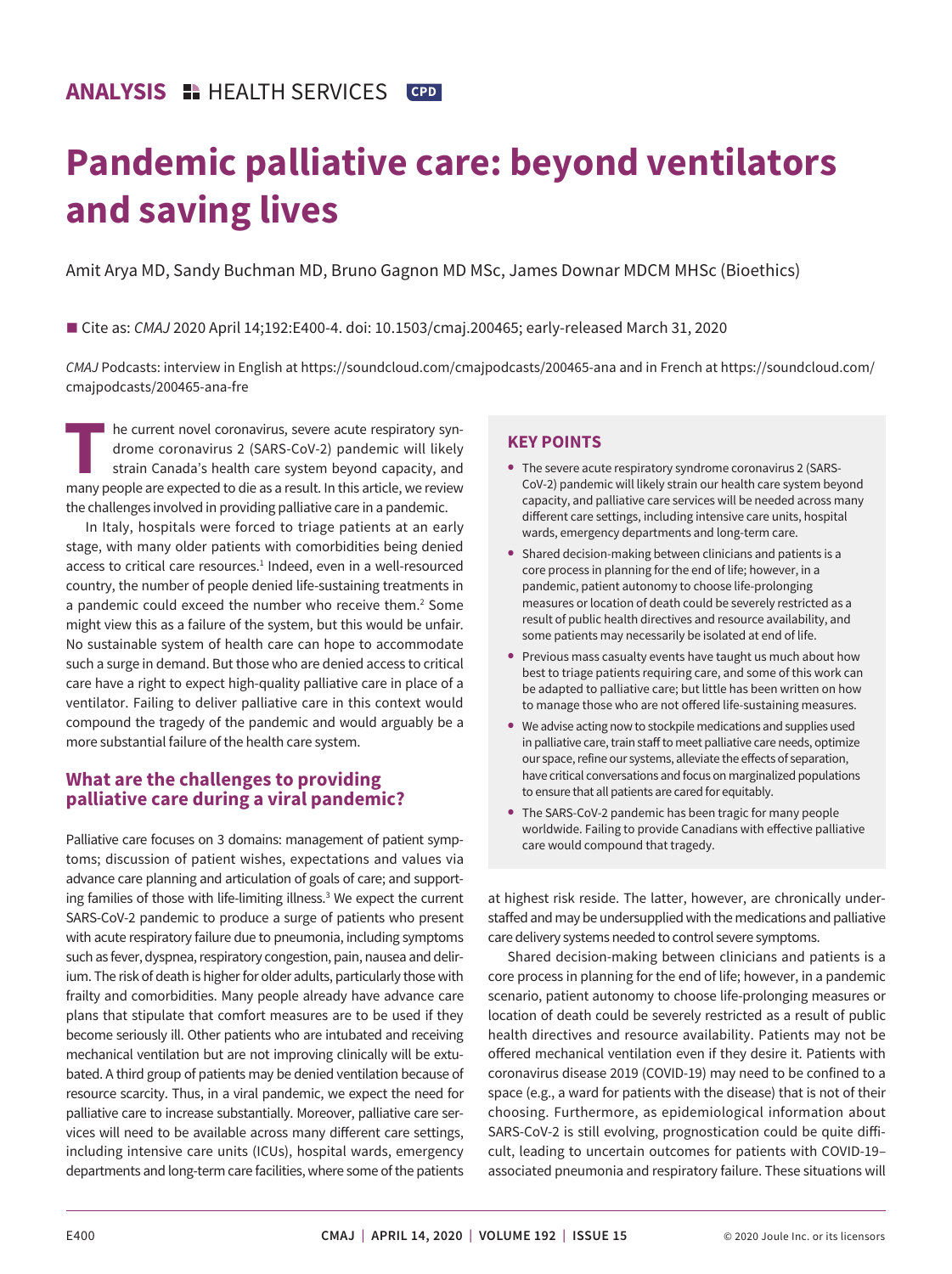## **Box 1: A palliative care pandemic plan for management of coronavirus disease 2019 (COVID-19; updated from Downar and Seccareccia)2**

#### **Stuff**

- **•** Stockpile comfort medications (morphine, haloperidol, midazolam and scopolamine) or symptom management kits, especially in longterm care and community settings
- **•** Suspend regulations that limit the availability and prescription of injectable morphine and hydromorphone
- **•** Stockpile equipment to deliver medications, including subcutaneous cannulae and delivery equipment (e.g., pumps or syringe drivers)
- **•** Stockpile personal protective equipment for palliative care providers in long-term care and community settings

## **Staff**

- **•** Identify and mobilize all clinicians with palliative care experience
- **•** Provide brief education for front-line providers on symptom management for acute respiratory illness, emphasizing the safety of symptom-targeted opioids as an early option
- **•** Engage allied health to provide emotional support to patients, and grief and bereavement support to family members

## **Space**

- **•** Optimize the use of beds in hospice and palliative care units, particularly for patients who do not have COVID-19, via direct admission from the emergency department or community
- **•** Identify separate wards and nonclinical areas in acute settings that might be appropriate for those expected to die — essentially palliative care units for patients with COVID-19

#### **Systems**

- **•** Adopt a triage system to determine which patients require specialist palliative care consultation and which patients can be seen virtually
- **•** Maximize the use of telemedicine, both for efficiency and reducing infection
- **•** Develop standardized order sets for acute, long-term care and community settings
- **•** Form palliative care provider "groups" that can provide mutual support and coverage if a provider becomes sick or is overwhelmed

## **Sedation**

**•** Be prepared to use palliative sedation for symptoms that are refractory to common comfort medications

#### **Separation**

**•** Enable video calling to connect patients with family members who are separated because of travel and visitor restrictions

#### **Communication**

- **•** People with frailty or comorbid illness should update their advance care plans and indicate if they wish to avoid transfers to hospital or critical care in the event of serious illness
- **•** Before the expected surge in patients, providers should review treatment plans when patients with advanced cancer, end-stage organ failure, frailty or dementia are requesting life support or cardiopulmonary resuscitation. These patients are unlikely to survive and recover after an admission to an intensive care unit.

#### **Equity**

- **•** Palliative care providers should pay greater attention to patients who are marginalized. When the health care system is strained, systemic inequity will worsen.
- **•** Protocols for critical care triage may be implemented. Patients who are denied critical care should be the top priority for palliative care. All patients must be cared for.

likely cause considerable distress among patients, families and health care teams.

Patients and families have emotional, psychological, social and spiritual needs, which often are addressed by an interprofessional palliative care team approach involving a physician, nurse, social worker and spiritual care worker. In a pandemic, patients dying of viral pneumonia caused by SARS-CoV-2 may face isolation because of visitor and travel restrictions. Furthermore, overstretched health care teams may be unable to spend time at the bedside or to physically examine patients regularly, which could negatively affect how patients perceive their care.4,5

# **What can we learn from previous experiences with providing palliative care during pandemics and other humanitarian emergencies?**

Previous mass casualty events, such as acts of terrorism, natural disasters or epidemics, have so overwhelmed health care systems that they could no longer provide equal access to care. Generally, these situations fall into 1 of 2 categories: "big bang" events such as airplane or train crashes, and "rising tide" incidents such as viral epidemics.6 The main goal of a coordinated response from public health and disaster-planning personnel is (appropriately) saving the maximum number of lives possible. Yet, despite a large body of literature and experience with triage, little has been written on how to manage those who are not offered life-sustaining measures. Indeed, one source of anxiety to both health care providers and members of the public is the concern that triage processes might lead some patients to receive no care at all or perhaps to have their lives ended intentionally without their consent. $2$  This would compound the tragedy of triage in a pandemic — patients are first denied life-sustaining therapy and then they are not provided appropriate symptom control. They die at the wrong time, in the wrong place, and they may get the wrong care. Patients should always have access to highquality palliative care as a basic human right,<sup>7</sup> but, in a triage situation, our obligation to provide palliative care for those denied lifesustaining measures is increased. Past experiences with viral epidemics, such as Ebola virus, severe acute respiratory syndrome (SARS) and HIV, have emphasized the integration of palliative care as an essential part of any health care intervention. $8-10$ 

# **How could palliative care be provided during a pandemic?**

In 2008, the US Task Force on Mass Casualty Critical Care publisheda framework for mass casualty events that comprised "stuff," "staff," "space" and "systems,"11 which was adapted previously to the palliative care context.<sup>2</sup> As experienced palliative care providers, we consider it important to add 4 additional elements: "sedation," "separation," "communication" and "equity" (Box 1).

Stuff refers to medications needed to provide comfort and the means to administer them to a large number of patients. This may be problematic during the SARS-CoV-2 pandemic because regulations in many countries preclude the creation of easily accessible stockpiles of opioids. In addition, long-term care facilities may not have sufficient drugs on hand to treat more than a few patients for a long period, and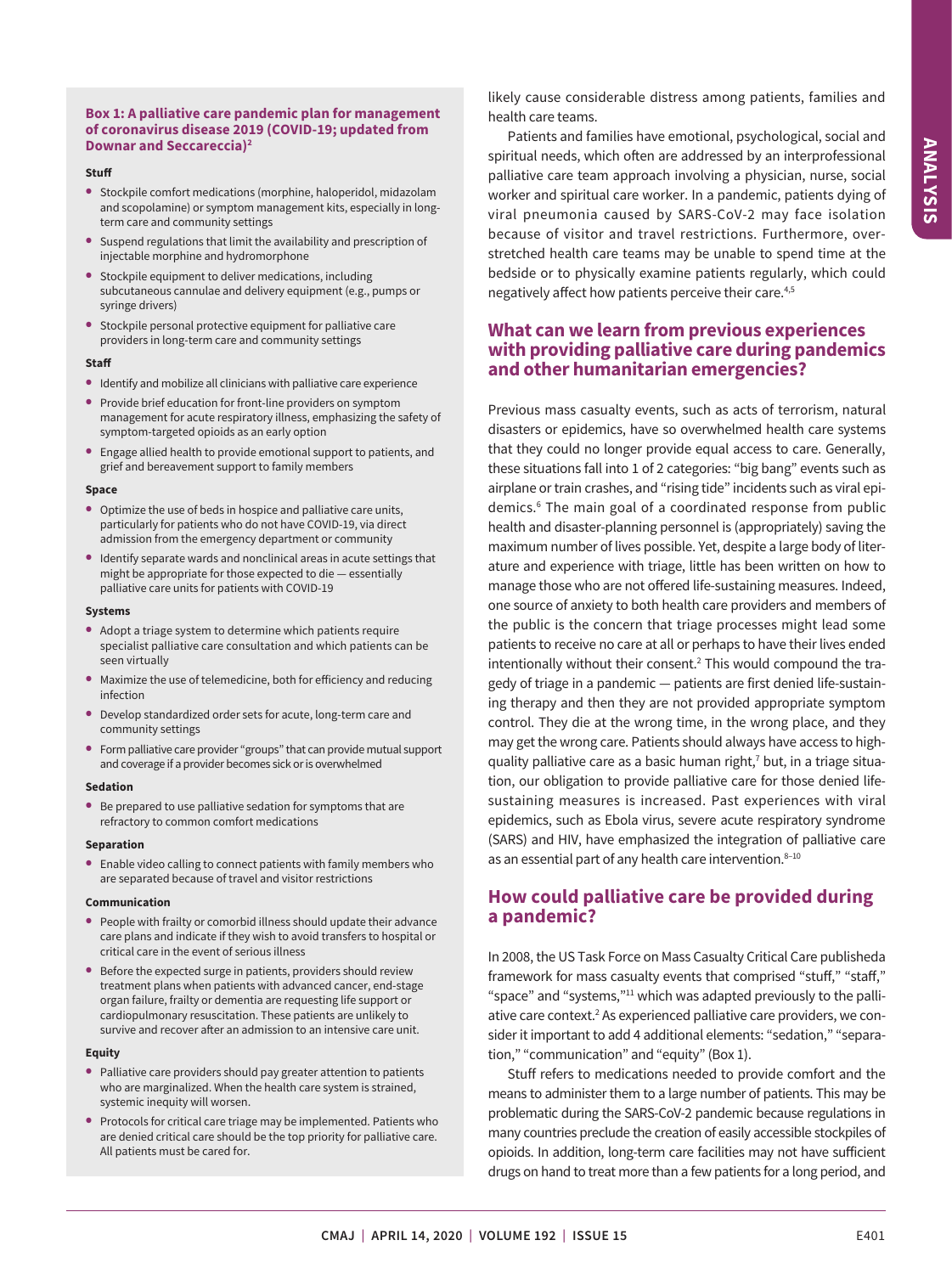## **Table 1: Suggested contents of a symptom management kit and recommended starting doses for patients with severe coronavirus disease 2019\***

| <b>Symptom</b>     | <b>Treatment</b>                   | Recommended starting order                | <b>Quantity for kit</b> |
|--------------------|------------------------------------|-------------------------------------------|-------------------------|
| Pain or dyspnea    | Hydromorphone 2 mg/mL              | 0.5–1.0 mg subct q30 min p.r.n. $\dagger$ | 10 vials                |
| Nausea or delirium | Haloperidol 5 mg/mL                | 1 mg subcut q2h p.r.n.‡                   | 10 vials                |
| Sedation           | Midazolam 5 mg/mL                  | 1-2 mg subcut q15min p.r.n.§              | 10 vials                |
| Secretions         | Scopolamine 0.4 mg/mL              | 0.4 mg subcut q4h p.r.n.                  | 10 vials                |
| Fever              | Acetaminophen 650 mg suppositories | Administer q6h PR p.r.n.                  | 10 vials                |
| Urinary retention  | Foley catheter 16 French           | Insert catheter p.r.n.                    | 1 kit                   |
| Dry mouth          | Mouth swabs                        | Mouth care q.i.d. and p.r.n.              | 10 swabs                |

Note: PR = per rectum, p.r.n. = as needed, q4h = every 4 hours, q6h = every 6 hours, q15min = every 15 minutes, q30min = every 30 minutes, q.i.d. = 4 times per day, subct = subcutaneous. \*Adapted with permission from the Champlain Palliative Symptom Management Medication Order Form – Long-term Care. †May start at 0.25 mg in a patient who is opioid naive, frail or older.

‡Relative contraindication in Parkinson disease.

§Higher doses can be used for refractory dyspnea.

these drugs may not be available quickly at the bedside. Preparing and distributing sufficient numbers of "palliative medication kits'' could help address this issue in any setting with substantial numbers of patients who might not survive.<sup>12,13</sup> Ideally, these kits would include opioids to alleviate pain or dyspnea, haloperidol for nausea or agitated delirium, scopolamine for respiratory secretions, acetaminophen for fever and chills, and midazolam for sedation (Table 1). Kits should also include subcutaneous cannulae to deliver these drugs. Infusion systems (e.g., pumps or spring-loaded syringes) should also be available for patients who need continuous medications. We suggest stockpiling sufficient numbers of kits in appropriate locations to ensure availability for a variety of clinicians including paramedics, staff of longterm care facilities and family physicians. Personal protective equipment (PPE) should also be stocked and available to palliative care providers, especially those who visit patients at home. If community providers are unable to provide treatment, their patients will present to acute care and exacerbate the crisis further.

In terms of staff, because palliative care specialist teams cannot provide direct care to all patients who are dying during a surge, regional pandemic planning should include engagement of all interprofessional health care teams who have training and experience in end-of-life care. Spiritual care staff and social work should be ready to manage common psychosocial needs such as grief and bereavement. To build further capacity, focused education on endof-life care for patients with COVID-19 should be provided to frontline health care providers such as primary care physicians, nurse practitioners, paramedics, emergency department staff and nurses in long-term care facilities. This education should focus on the use and titration of opioids for dyspnea. Several studies highlighted the safety and efficacy of opioids for treating dyspnea in advanced lung disease,<sup>14,15</sup> improving respiratory mechanics in chronic lung disease,<sup>15</sup> and reducing dyspnea and tachypnea without causing a rise in the level of carbon dioxide.<sup>16,17</sup> All front-line providers should feel comfortable using symptom-targeted opioids early for dyspnea without waiting for respiratory failure to develop. Breathing is essential for life, but respiratory distress is not.

A 2006 report about hospice use in Taiwan during the SARS outbreak found that palliative care space had the potential to be underused.18 During an epidemic, people try to avoid health care facilities, and normal referral and transportation systems are disrupted. Paradoxically, even though more people are dying, they are likely to die in circumstances that prevent them from accessing hospice beds. Thus, new space may be needed to care for large numbers of patients who are dying of COVID-19–associated respiratory failure. This may be a specialized inpatient ward or a separate location adjacent to a hospital if transport to hospital is not feasible. Patients at home or living in a long-term care facility could be cared for on site, although they may need to be sequestered from others. A quiet and peaceful environment is recommended to support patient dignity in the last hours and days of life.

## **Box 2: Suggested triage tool for referral to specialist palliative care19**

All clinicians providing palliative care should address physical, social, financial and spiritual concerns

## **Clinicians who are not palliative care specialists (hospitalists, family physicians, internists, ICU physicians, nurse practitioners, nurses and paramedics) support the following:**

- **•** Identification and management of pain, dyspnea, agitated delirium and respiratory congestion
- **•** Management of caregiver grief
- **•** Discussions about prognosis, goals of treatment, suffering and resuscitation status

### **Palliative care specialist clinicians support the following:**

- **•** Patients with complex or refractory symptoms
- **•** Patients who are denied access to critical care owing to a triage protocol, despite wanting aggressive care
- **•** Management of complex depression, anxiety, grief and existential distress
- **•** Requirement for palliative sedation therapy
- **•** Pre-existing opioid use disorder
- **•** Patients with young children
- **•** Patients belonging to marginalized populations, including the homeless, incarcerated persons and Indigenous Peoples, who are at risk of being underserved by the health care system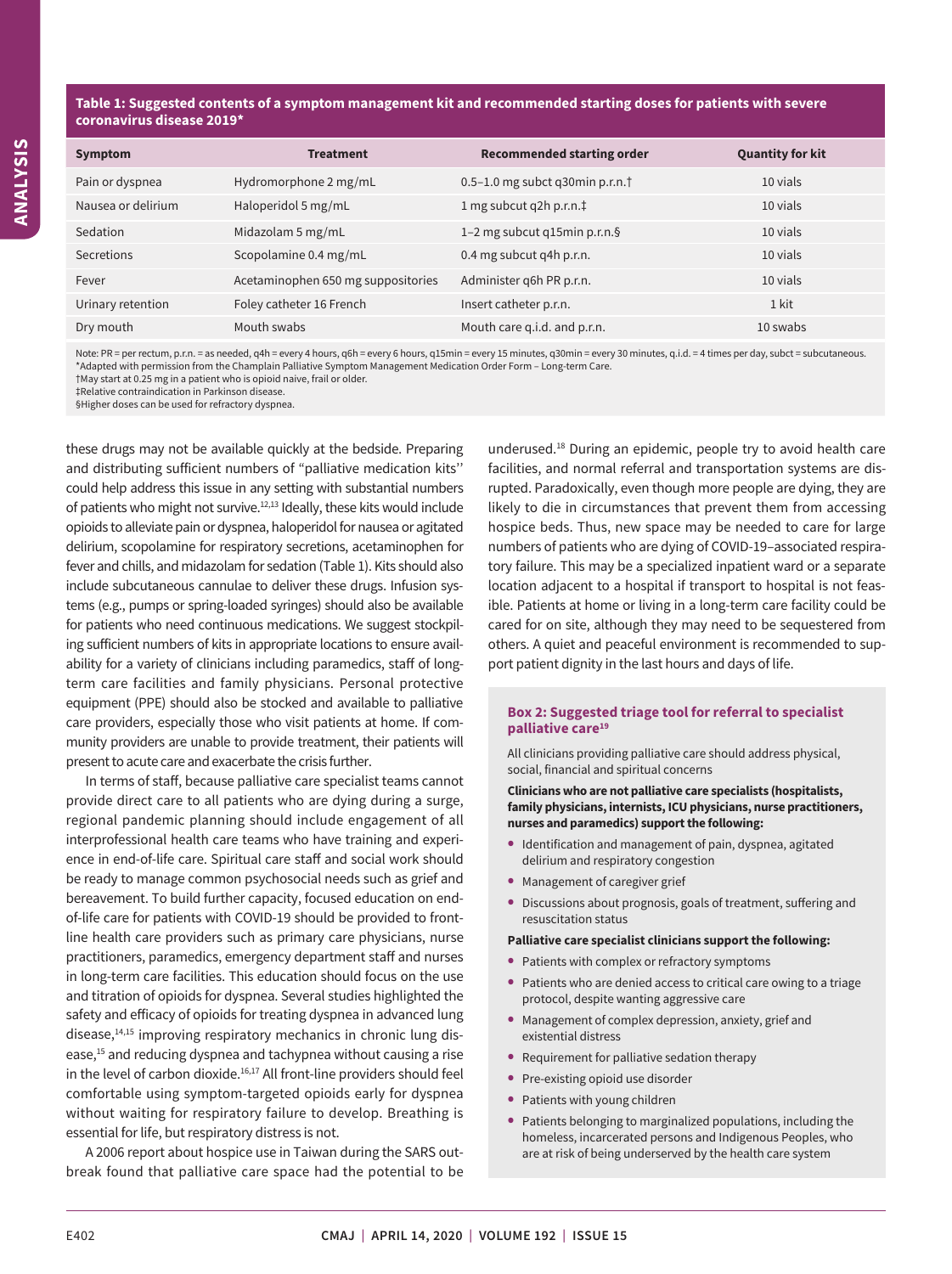New systems are needed, including a triage system to allocate clinicians who could provide both primary- and specialist-level palliative care (Box 2). Symptom management for most patients with pneumonia is straightforward; a standardized order set (Table 1) and titration parameters (https://palliativecare.med.ubc.ca/coronavirus/) might reduce the need for referral to a specialist. Virtual visits can optimize efficiency and reduce risk of infection during a pandemic, and providers who are required to self-isolate or quarantine can continue to provide care. Palliative care providers should also anticipate that they might become sick or be asked to cover for sick or quarantined colleagues. As many palliative care providers work with little or no backup, this could have a dramatic effect on service provision. Providers should form (or join) larger groups of palliative care providers to help with cross-coverage and fluctuations in workload. This would also facilitate collegial wellness check-ins.

For symptoms of COVID-19 that are refractory to common comfort medications, palliative sedation is appropriate. Palliative sedation involves the use of sedatives at end of life to reduce a patient's level of consciousness so that they are not suffering. Protocols are accessible on the Internet,<sup>20</sup> and, if available, palliative care consultants should support providers who are not experienced in providing this procedure. In our opinion, palliative sedation is preferable to medical assistance in dying (MAiD) for patients with severe respiratory failure caused by SARS-CoV-2, given the 10-day reflection period, number of witnesses and assessors required, and the current requirement for full capacity to determine eligibility for MAiD. Attempting to honour an urgent MAiD request is likely to prolong suffering in those who are imminently dying.

# **support to a patient or family member who is denied intensive care because of resource scarcity**

Normally, when somebody develops critical illness, the medical team would offer them intensive care (a combination of medications and machines to support their vital organs), provided that the medical team felt that they had a reasonable chance of survival. However, because of the COVID-19 outbreak, we are currently unable to offer intensive care to everyone who is critically ill. As a result, our hospital is working under triage guidelines, which means that we are offering intensive care only to those who are most likely to be able to survive and recover from their critical illness. You probably have heard about this in the news — all hospitals in the region are working under these guidelines.

I regret to inform you that we are unable to offer you intensive care treatments at this time, as a result of the triage guidelines. Because of your medical condition, the likelihood that you would survive even with intensive care is considered to be too low for us to offer intensive care. The team has made this decision based on the following information:

I am deeply sorry about this situation. This is not the way we ordinarily make these decisions, and I can only imagine how you must feel right now. I want you to know that even though we cannot offer intensive care, we will do everything else that could conceivably give you a chance of recovering, including: \_\_\_\_\_\_\_\_\_.

And I promise you that, no matter what, we will also use medication to treat any discomfort, such as pain or shortness of breath. We know that when we treat discomfort appropriately, this is not harmful and may actually help improve your condition.

Isolation measures, limitations on visitors and travel restrictions could lead to an increased sense of separation in patients who are nearing end of life and their families, which occurred during the SARS epidemic in 2003.<sup>9</sup> Since then, technological advances have made video calling commonplace, which should help alleviate the sense of isolation for many. We suggest that health care facilities offer smartphones, tablets or laptops to patients and provide free Internet connections during the pandemic. However, some patients will not be able to use video calling because of their condition, so social workers and spiritual health professionals should prioritize these individuals for support. In addition, should PPE be available, we suggest that family members be allowed to visit. We should also recognize that the effect of separation will not end when the patient dies and anticipate the need to support family members through their disrupted grief and bereavement.

Patients who are frail, older or have multiple comorbidities are at the highest risk of death from SARS-CoV-2. Many of these patients will not ask for aggressive life-prolonging measures such as mechanical ventilation. Instead, they will prioritize honest communication, having time to say goodbye to loved ones and avoiding being a burden on their family.<sup>21</sup> In a situation of resource scarcity, patients and family members may be surprised to learn that they will not be offered life-sustaining measures. This will be a challenging scenario for many physicians, and a sensitive, supportive approach may help reduce the distress of the patient and family (Box 3). However, if they are informed that their chances of surviving critical illness are poor, many will choose not to experience the burdens of intensive care.<sup>22</sup> Therefore, when assessing patients who are critically ill with respiratory failure caused by SARS-CoV-2, it will be important for all physicians to ensure that any proposed treatment is clinically indicated **Box 3: Suggested language for physicians providing** 

## **Box 4: Suggested language for discussing a treatment plan with someone who is unlikely to survive a critical illness, but whose current care plan would include lifesustaining therapies if indicated**

You (your loved one) is currently suffering from \_\_\_\_\_. We have given you treatments, including \_\_\_\_\_\_ , but it seems as though your body is not responding well to them. If this continues, we would need to consider the use of life-sustaining treatments to support your body.

I am very concerned about this scenario; although it is very easy to start life-sustaining treatments, there are many scenarios where we strongly prefer not to because the chances of recovery are poor. That is usually when someone has chronic or incurable medical conditions, or their body has become weaker than it used to be. The other concern is that these treatments can cause a lot of discomfort. Of course, many people are willing to experience discomfort if there is a reasonable chance of a good recovery. But if the treatments cause discomfort and the chances of recovery are poor, we are very hesitant to offer those treatments.

I would like to propose an alternative plan. I would like to suggest that we continue doing the things that we are currently doing, including \_\_\_\_\_\_\_\_, in the hope that you might still respond and recover. We do not want to take away that opportunity. But if your body does not respond and you get worse, I would suggest that we do not start life-sustaining treatments. Instead, if you get worse, I would suggest that we focus on keeping you comfortable, understanding that any further escalation of care would probably do more harm than good. What do you think about that?